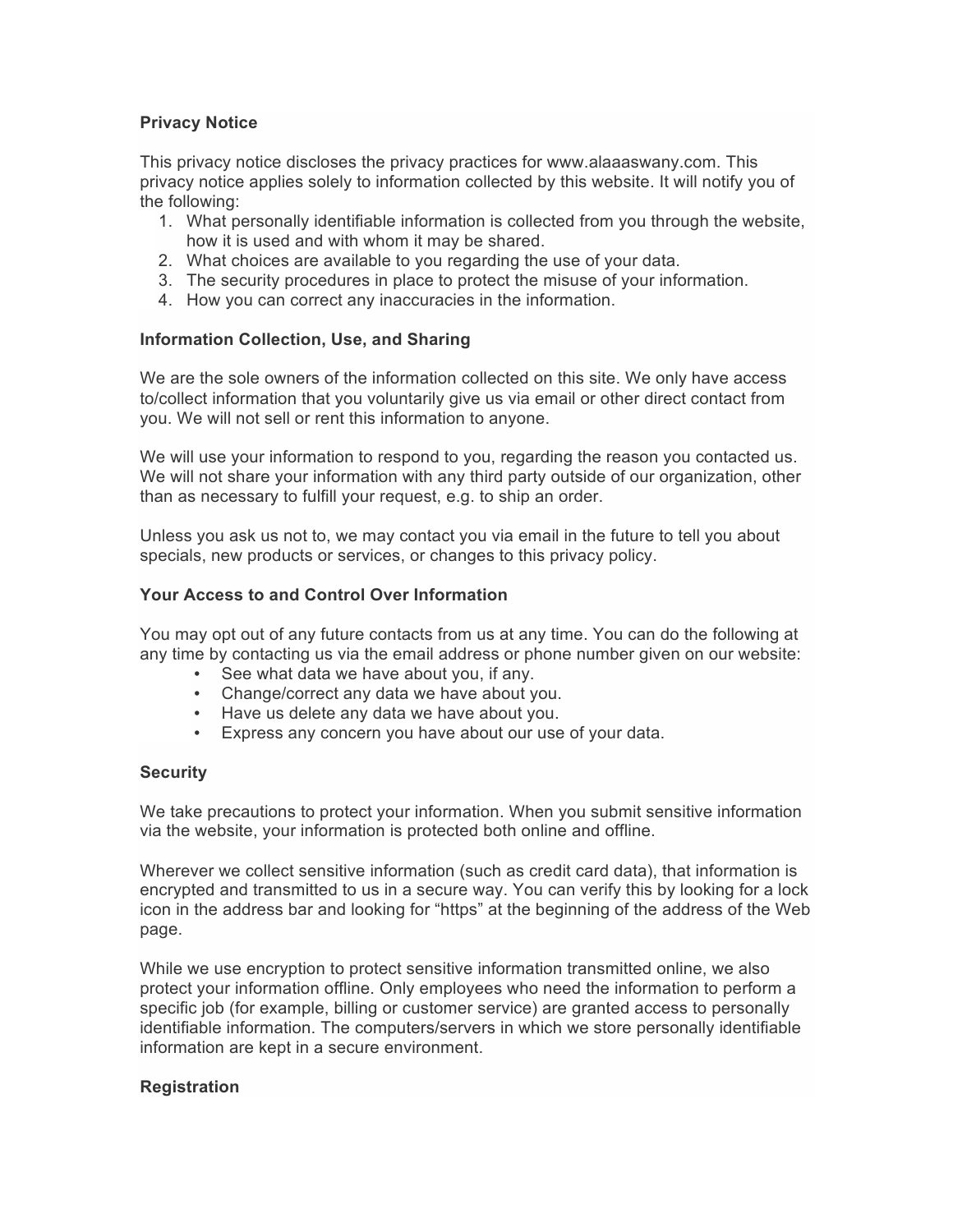A user may complete the registration form. During registration a user is required to give certain information (such as name and email address). This information is used to contact you about the products/services on our site in which you have expressed interest. At your option, you may also provide demographic information (such as gender or age) about yourself, but it is not required.

## **Orders**

We request information from you on our order form. To buy from us, you must provide contact information (like name and shipping address) and financial information (like credit card number, expiration date). This information is used for billing purposes and to fill your orders. If we have trouble processing an order, we'll use this information to contact you.

## **Cookies**

We use "cookies" on this site. A cookie is a piece of data stored on a site visitor's hard drive to help us improve your access to our site and identify repeat visitors to our site. For instance, when we use a cookie to identify you, you would not have to log in a password more than once, thereby saving time while on our site. Cookies can also enable us to track and target the interests of our users to enhance the experience on our site. Usage of a cookie is in no way linked to any personally identifiable information on our site.

# **Sharing**

We use an outside shipping company to ship orders, and a credit card processing company to bill users for goods and services. These companies do not retain, share, store or use personally identifiable information for any secondary purposes beyond filling your order.

## **Links**

This website contains links to other sites. Please be aware that we are not responsible for the content or privacy practices of such other sites. We encourage our users to be aware when they leave our site and to read the privacy statements of any other site that collects personally identifiable information.

## **Surveys & Contests**

From time-to-time our site requests information via surveys or contests. Participation in these surveys or contests is completely voluntary and you may choose whether or not to participate and therefore disclose this information. Information requested may include contact information (such as name and shipping address), and demographic information (such as zip code, age level). Contact information will be used to notify the winners and award prizes. Survey information will be used for purposes of monitoring or improving the use and satisfaction of this site.